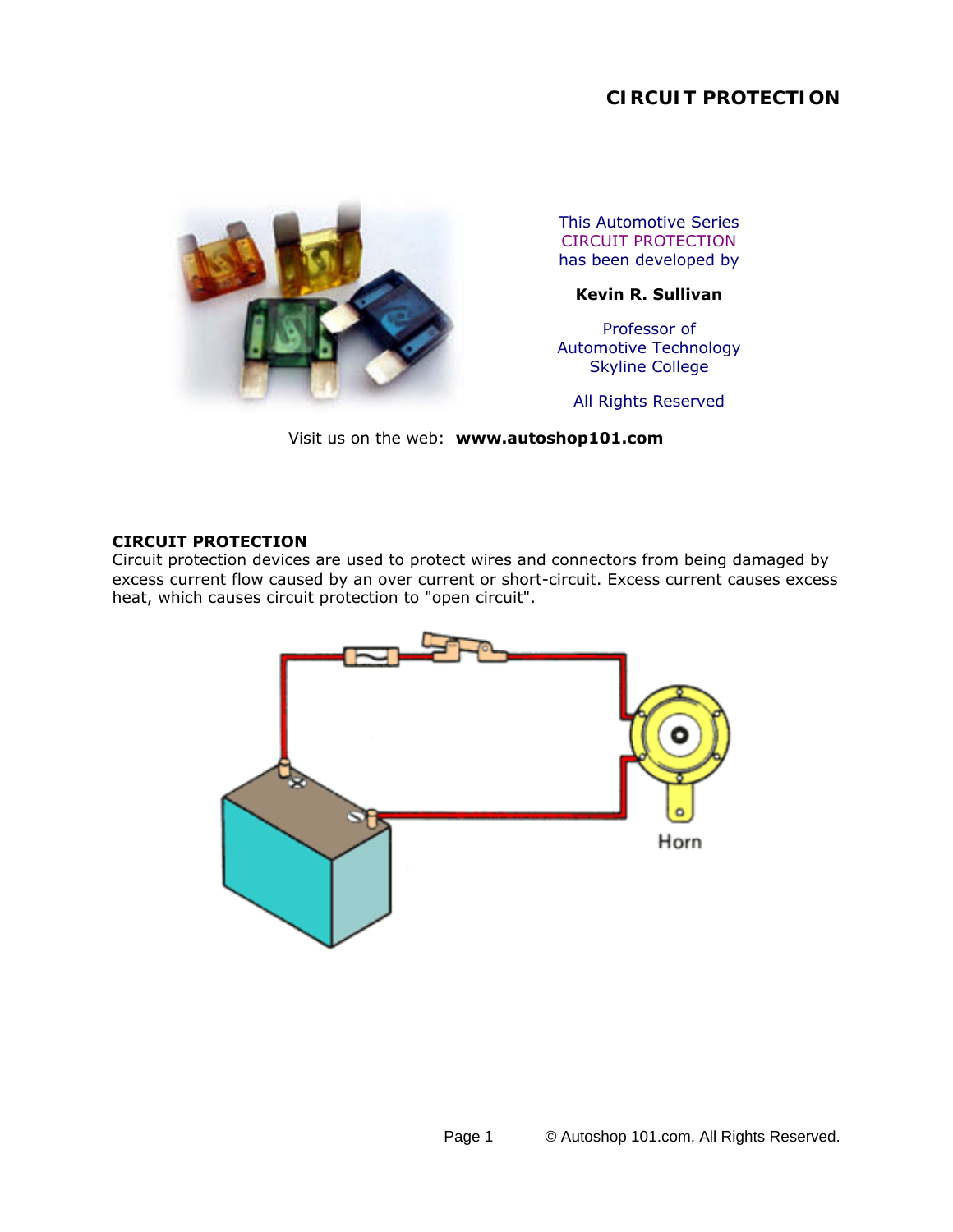#### **CIRCUIT PROTECTION DEVICES**

Fuses, fuse elements, fusible links, and circuit breakers are used as circuit protection devices. Circuit protection devices are available in a variety of types, shapes, and specific current ratings.



#### **FUSES**

A fuse is the most common protection device. A fuse is placed in an electrical circuit, so tht when current flow exceeds the rating of the fuse it "blows" or "blows out". The element in the fuse melts, opening the circuit and preventing other components of the circuit from being damaged by the overcurrent. The size of the metal fuse element determines the rating. Remember excessive current causes excess heat, and it's heat and not the current that causes the circuit protector to open. Once a fuse "blows" it must be replaced with a new one.



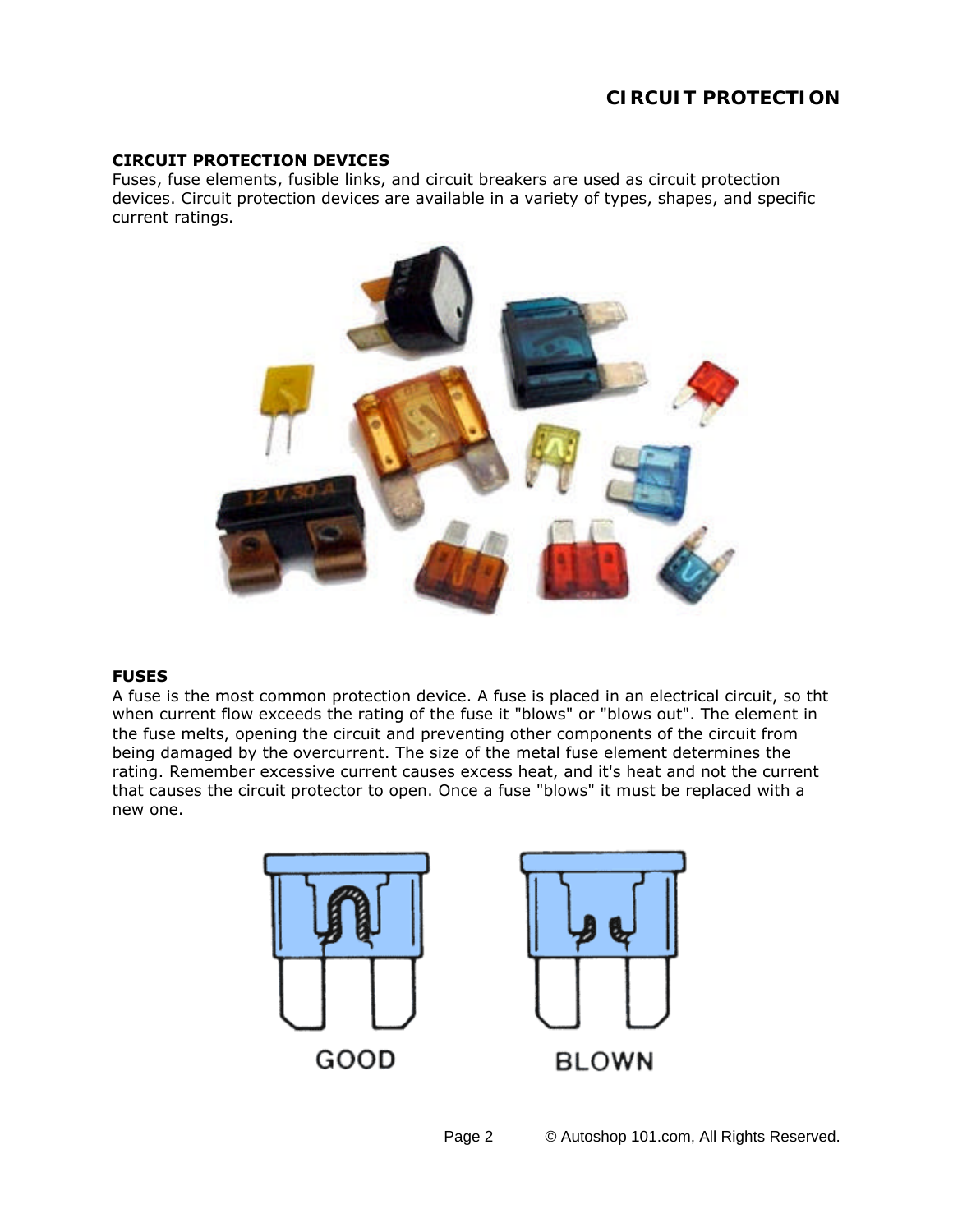#### **FUSE LOCATIONS**

Fuses are located throughout the entire vehicle. Common locations include the engine compartment, behind the left or right kick panels, or under the dash. Fuses are usually grouped together and are often mixed in with other components like relays, circuit breakers, and fuse elements.



#### **FUSE BLOCK COVERS**

Fuse / relay block covers usually label the location and position of each fuse, relay, and fuse element contained within.

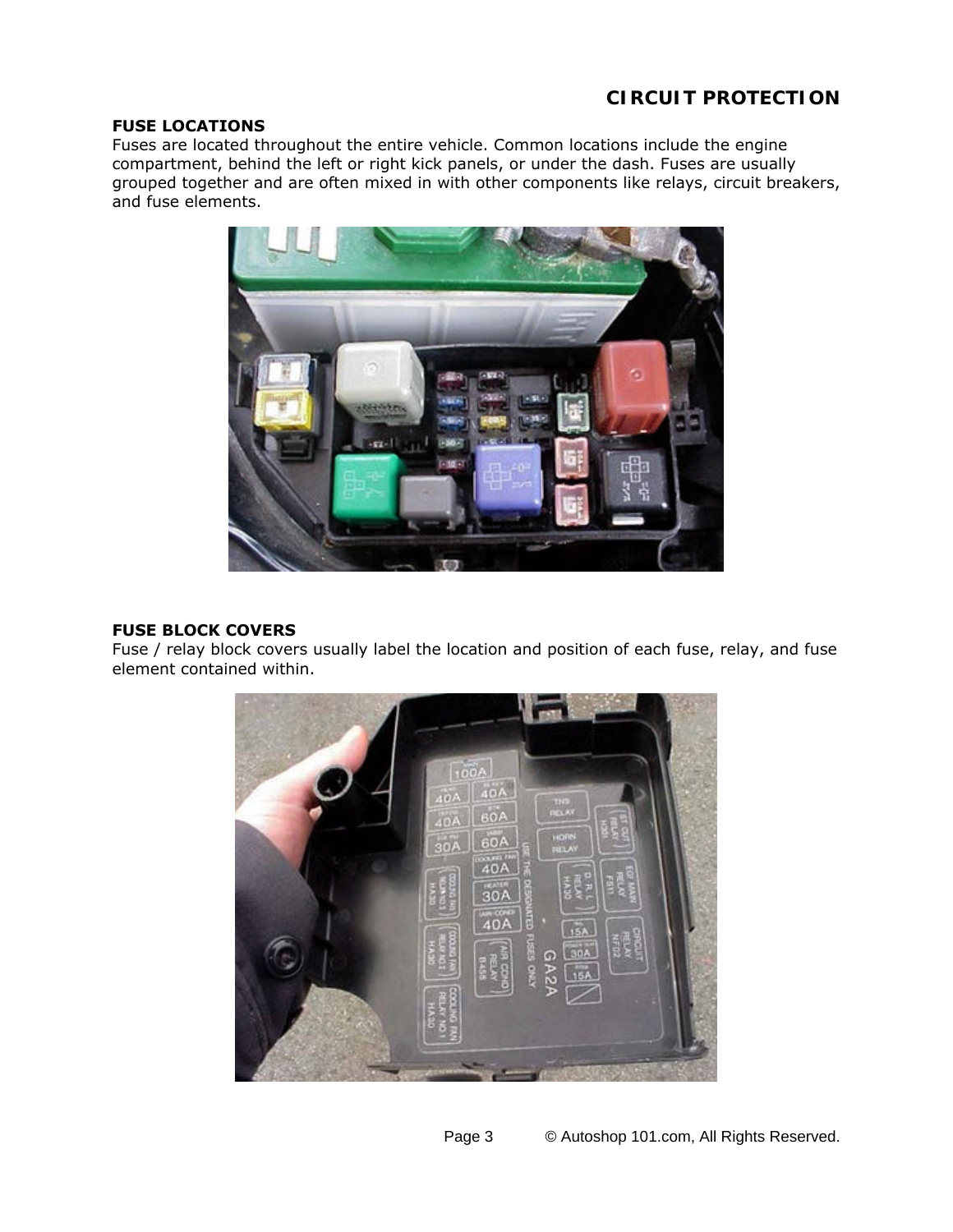#### **FUSE TYPES**

Fuses are classified into basic categories: blade type fuses or cartridge type fuses. Several variations of each are used.





# **BLADE TYPE FUSE**

# **CARTRIDGE**

#### **COMMON FUSE TYPES**

The blade fuse and fuse element are by far the most commonly used today. Three different types of blade fuses exist: The Maxi Fuse, The Standard ATO fuse, and the Mini fuse. The fuse element has replaced the fusible link and will be explained later.

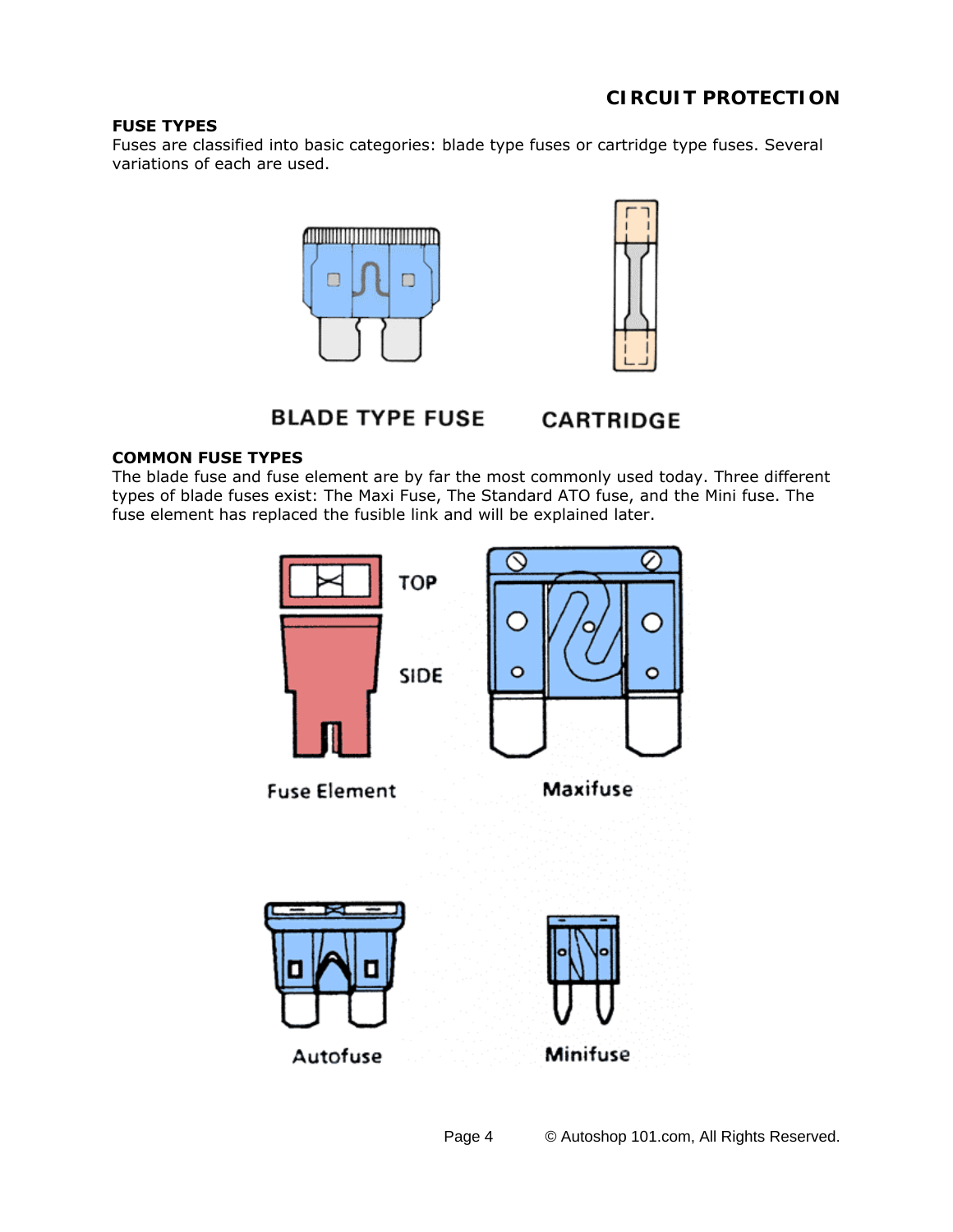### **BASIC CONSTRUCTION**

The blade type fuse is a compact design with a metal element and transparent insulating housing which is color-coded for each current rating. (Standard ATO shown below: however construction of both the mini and maxi fuses are the same.)



#### **FUSE AMPERAGE COLOR RATING**

Fuse amperage color ratings for both the mini and standard ATO fuses are identical. However, the amperage color ratings of maxi fuses use a different color scheme.

| <b>Color Ratings For STANDARD and MINI Fuses</b> |                             |  |  |  |
|--------------------------------------------------|-----------------------------|--|--|--|
| <b>Fuse Amp Rating</b>                           | <b>Identification Color</b> |  |  |  |
| 3                                                | <b>Violet</b>               |  |  |  |
| 5                                                | <b>Tan</b>                  |  |  |  |
| 7.5                                              | <b>Brown</b>                |  |  |  |
| 10                                               | <b>Red</b>                  |  |  |  |
| 15                                               | <b>Blue</b>                 |  |  |  |
| 20                                               | <b>Yellow</b>               |  |  |  |
| 25                                               | <b>Colorless</b>            |  |  |  |
| 30                                               | <b>Green</b>                |  |  |  |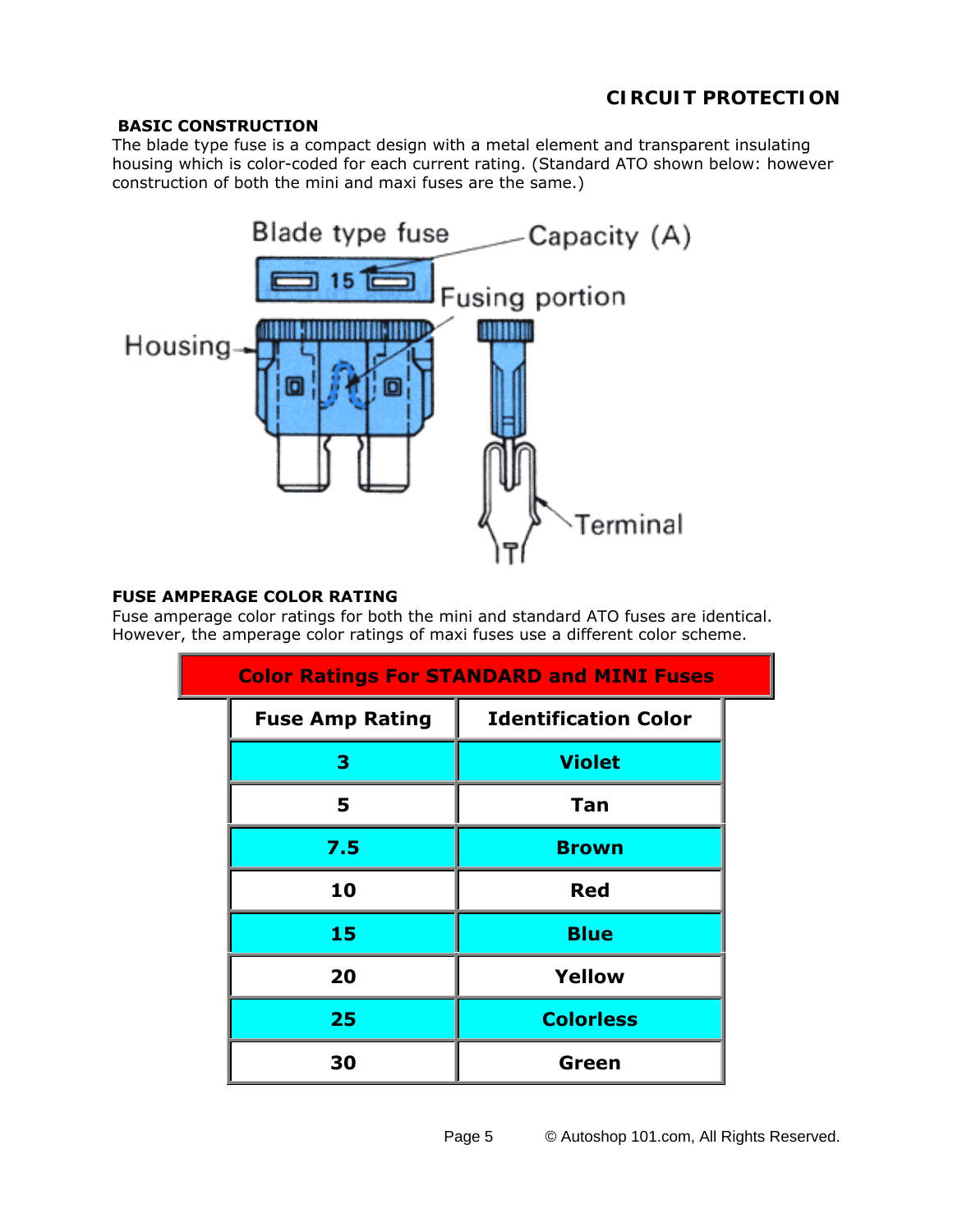| <b>MAXI</b>                         | <b>STANDARD</b> |                             | MINI |  |  |  |  |
|-------------------------------------|-----------------|-----------------------------|------|--|--|--|--|
|                                     |                 |                             |      |  |  |  |  |
| <b>Color Ratings For MAXI Fuses</b> |                 |                             |      |  |  |  |  |
| <b>Fuse Amp Rating</b>              |                 | <b>Identification Color</b> |      |  |  |  |  |
| 20                                  |                 | <b>Yellow</b>               |      |  |  |  |  |
| 30                                  |                 | Green                       |      |  |  |  |  |
| 40                                  |                 | <b>Amber</b>                |      |  |  |  |  |
| 50                                  |                 | <b>Red</b>                  |      |  |  |  |  |
| 60                                  |                 | <b>Blue</b>                 |      |  |  |  |  |
| 70                                  |                 | <b>Brown</b>                |      |  |  |  |  |
| 80                                  |                 | <b>Colorless</b>            |      |  |  |  |  |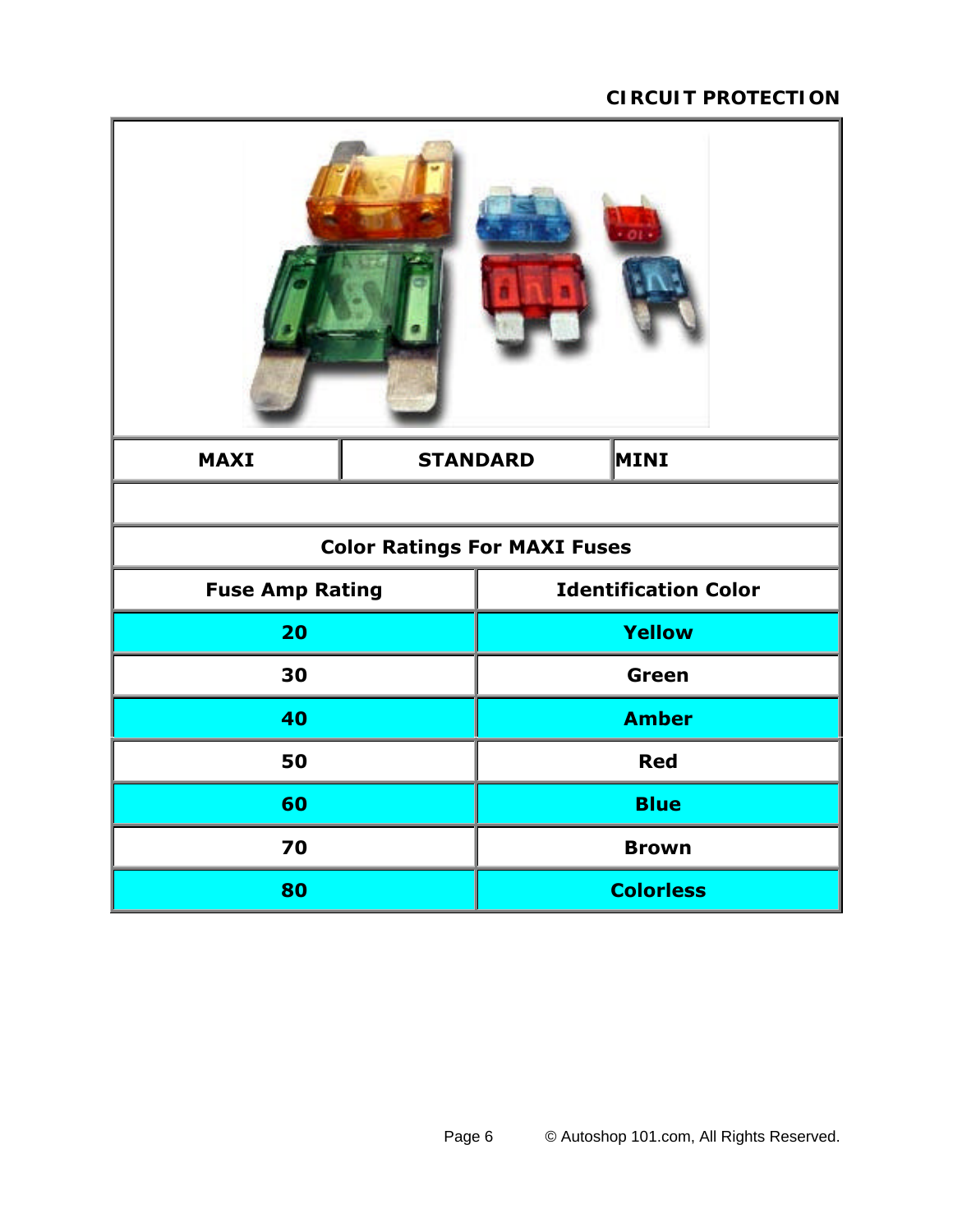#### **OLDER TYPE FUSES**

Many older vehicles, both foreign and domestic, use glass or ceramic fuse cartridges that were either color coded or stamped on case for current ratings. Glass fuses were used on older domestic vehicles while the ceramic were used on most older European vehicles. Ceramic fuses have an amperage color rating system while glass fuses have the amperage ratings stamped into one of the metal end caps.



#### **FUSIBLE LINKS AND FUSE ELEMENTS**

Fusible links are divided into two categories: the fuse element cartridge and the fusible link. The construction and function of fusible links and fuse elements are similar to that of a fuse. The main difference is that the fusible link and fuse element are used to protect higher amperage electrical circuits, generally circuits 30 amps or higher. As with fuses, once a fusible link or fuse element blows out, it must be replaced with a new one.

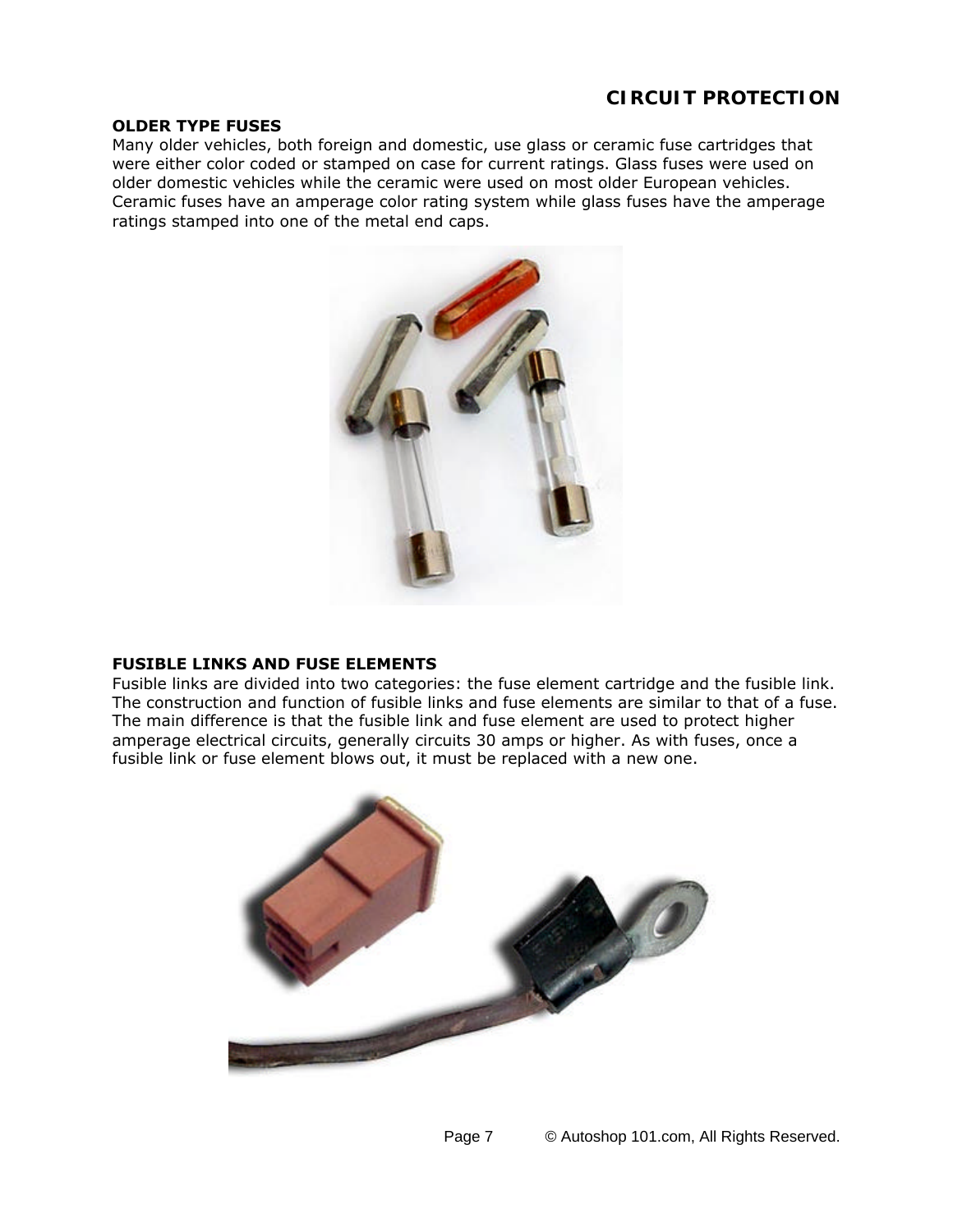#### **FUSE ELEMENT CARTRIDGE**

Fuse elements, a cartridge type fusible link, are also known as a Pacific fuses. The element has the terminal and fusing portion as a unit. Fuse elements have replaced fusible links for the most part. The housing is color coded for each current rating. Although, fuse elements are available in two physical sizes and are either plug in or bolt on design, the plug-in type is the most popular.



#### **FUSE ELEMENT CARTRIDGE CONSTRUCTION**

Construction of the fuse element is quite simple. A colored plastic housing contains the fusing portion element which can be viewed through a clear top. Fuse ratings are also stamped on the case.

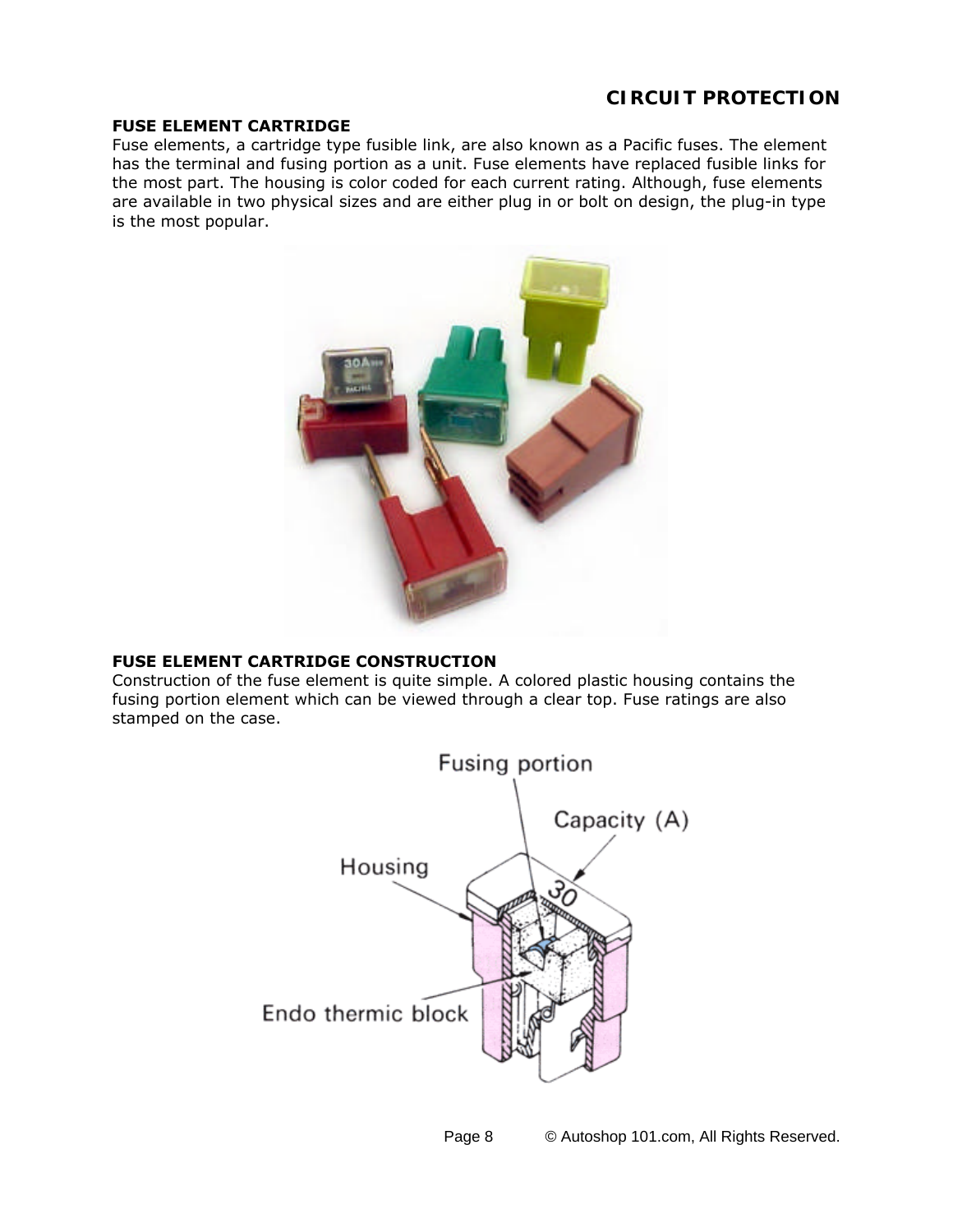### **FUSE ELEMENT COLOR IDENTIFICATION**

Fuse amperage color ratings are shown below. The fusing portion of the fuse element is visible through a clear window. The amperage ratings are also listed on the fuse element.



| <b>Fuse Element Color Ratings - Pacific</b> |                             |  |  |  |
|---------------------------------------------|-----------------------------|--|--|--|
| <b>Amperage Rating</b>                      | <b>Identification Color</b> |  |  |  |
| 30                                          | <b>Pink</b>                 |  |  |  |
| 40                                          | Green                       |  |  |  |
| 50                                          | <b>Red</b>                  |  |  |  |
| 60                                          | Yellow                      |  |  |  |
| 80                                          | <b>Black</b>                |  |  |  |
| 100                                         | <b>Blue</b>                 |  |  |  |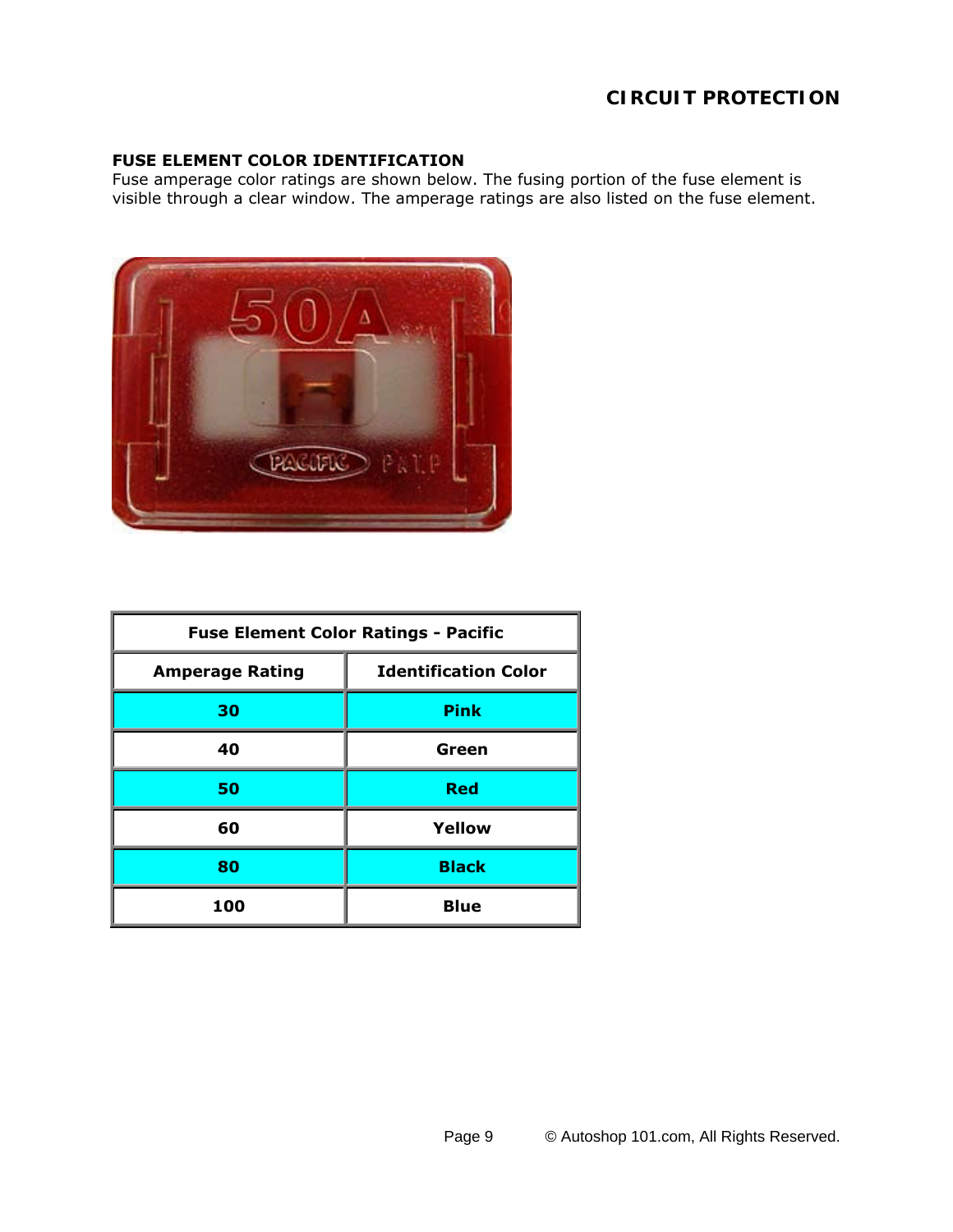#### **FUSIBLE ELEMENTS**

Fusible elements are often located near the battery by themselves.



#### **FUSIBLE ELEMENTS**

Fusible elements can also be located in relay / fuse boxes in the engine compartment.



Page 10 © Autoshop 101.com, All Rights Reserved.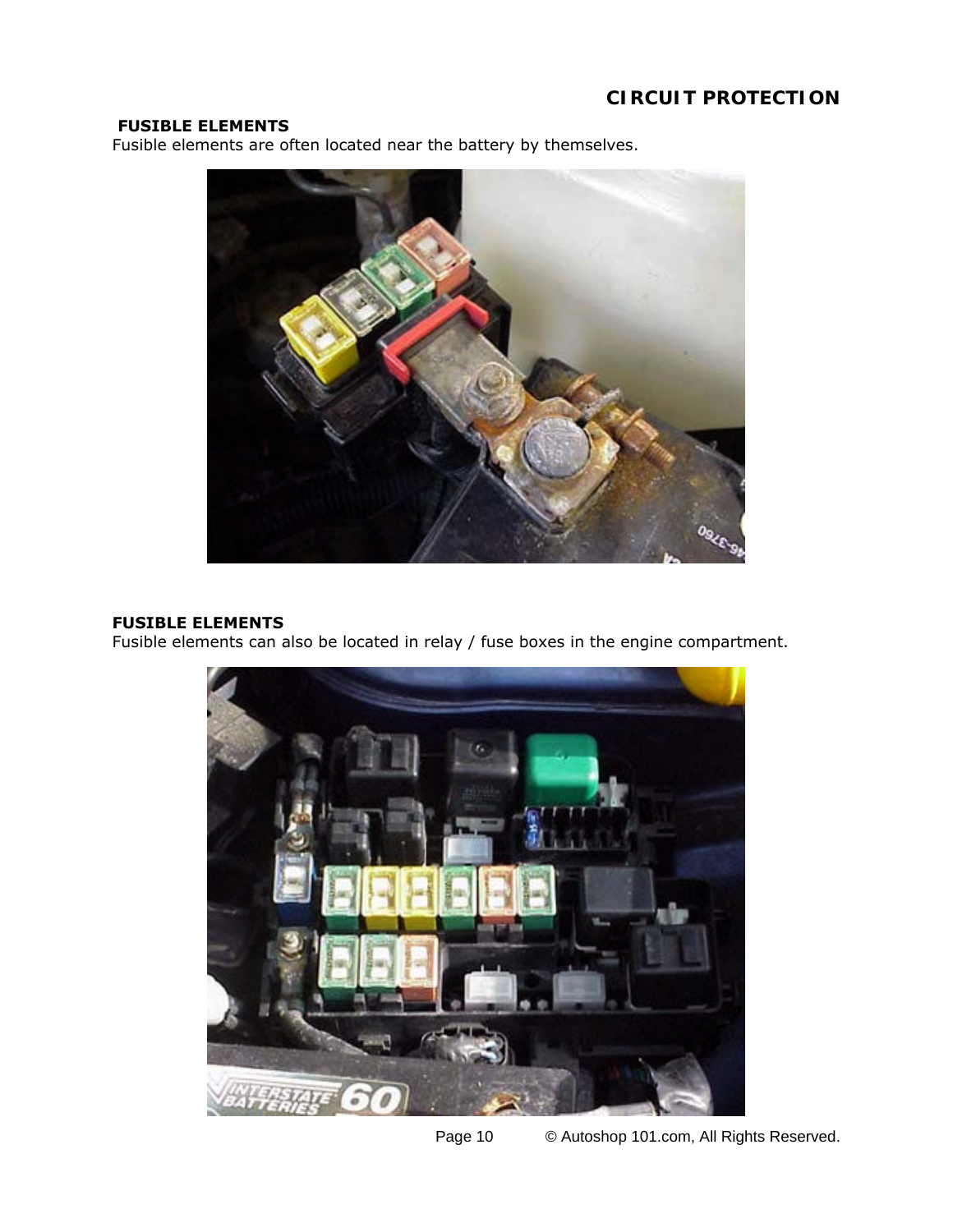#### **FUSIBLE LINKS**

Fusible links are short pieces of a smaller diameter wire designed to melt during an over current condition. A fusible link is usually four (4) wire sizes smaller than the circuit that it is protecting. The insulation of a fusible link is a special nonflammable material. This allows the wire to melt, but the insulation to remain intact for safety. Some fusible links have a tag at one end that indicates its rating. Like fuses, fusible links must be replaced after they have "blown" or melted opened. Many manufacturers have replaced fusible links with fuse elements or maxi fuses.



#### **CIRCUIT BREAKERS**

Circuit breakers are used in place of fuses for the protection of complicated power circuits such as the power windows, sunroofs and heater circuits. Three types of circuit breakers exist: The manual reset type - mechanical, the automatic resetting type - mechanical, and the automatically reset solid state type - PTC. Circuit breakers are usually located in relay/fuse boxes; however, some components like power window motors have circuit breakers built in.

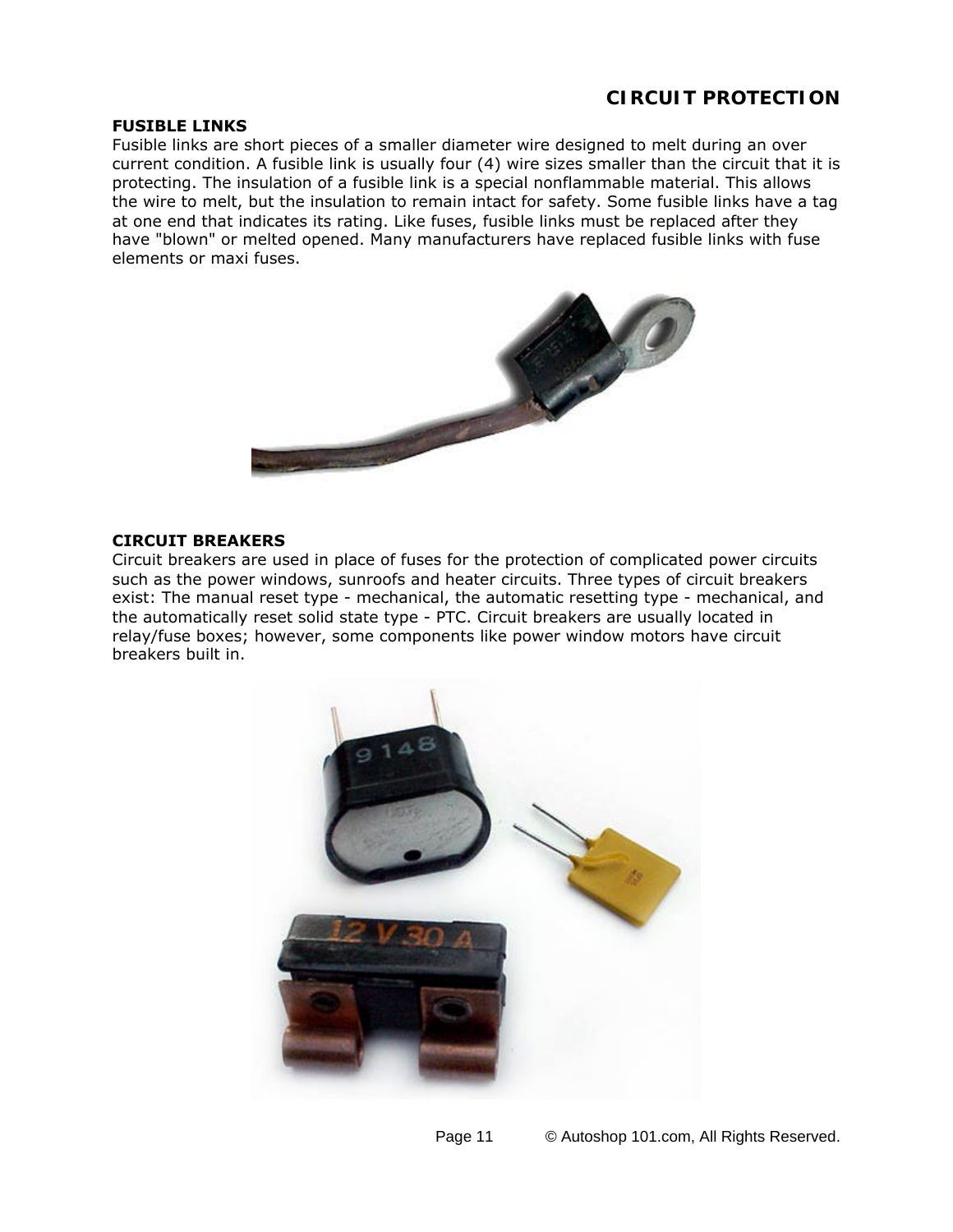### **CIRCUIT BREAKER CONSTRUCTION (MANUAL TYPE)**

A circuit breaker basically consists of a bimetal strip connected to two terminals and to a contact in between. Manual circuit breaker when tripped (current flow beyond its rating) will open and must be reset manually. These manual circuit breakers are called "non-cycling" circuit breakers.



#### **CIRCUIT BREAKER OPERATION (MANUAL TYPE)**

The circuit breaker contains a metal strip made of two different metals bonded together called a bimetal strip. This strip is in the shape of a disc and is concaved downward. When heat from the excessive current is higher than the circuit breaker current rating the two metals change shape unevenly. The strip bends or warps upwards and the contacts open to stop current flow. The circuit breaker can be reset after it is tripped.

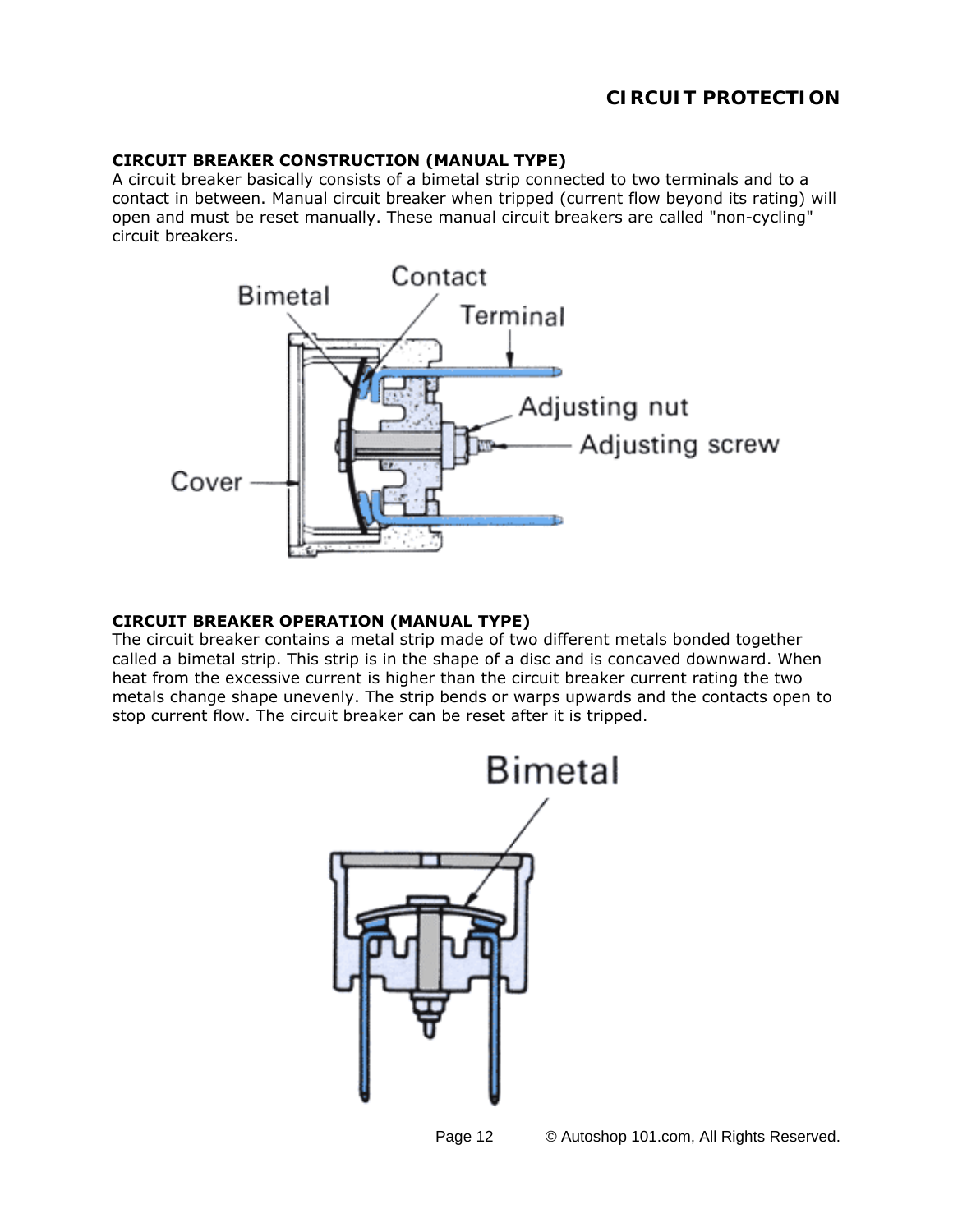#### **MANUAL RESET TYPE**

When a circuit breaker is opened by an over-current condition, the circuit breaker requires reset. To do so, insert a small rod (paper clip) to reset the bimetal plate as shown below.



#### **AUTOMATIC RESETTING TYPE - MECHANICAL**

Circuit breakers that automatically reset are called "cycling" circuit breakers. This type of circuit breaker is used to protect high current circuits, such as power door locks, power windows, air conditioning, etc. The automatically resetting circuit breaker contains a bimetal strip. The bimetal strip will overheat and open from the excess current by an overcurrent condition and is automatically reset when the temperature of the bimetal strip cools.

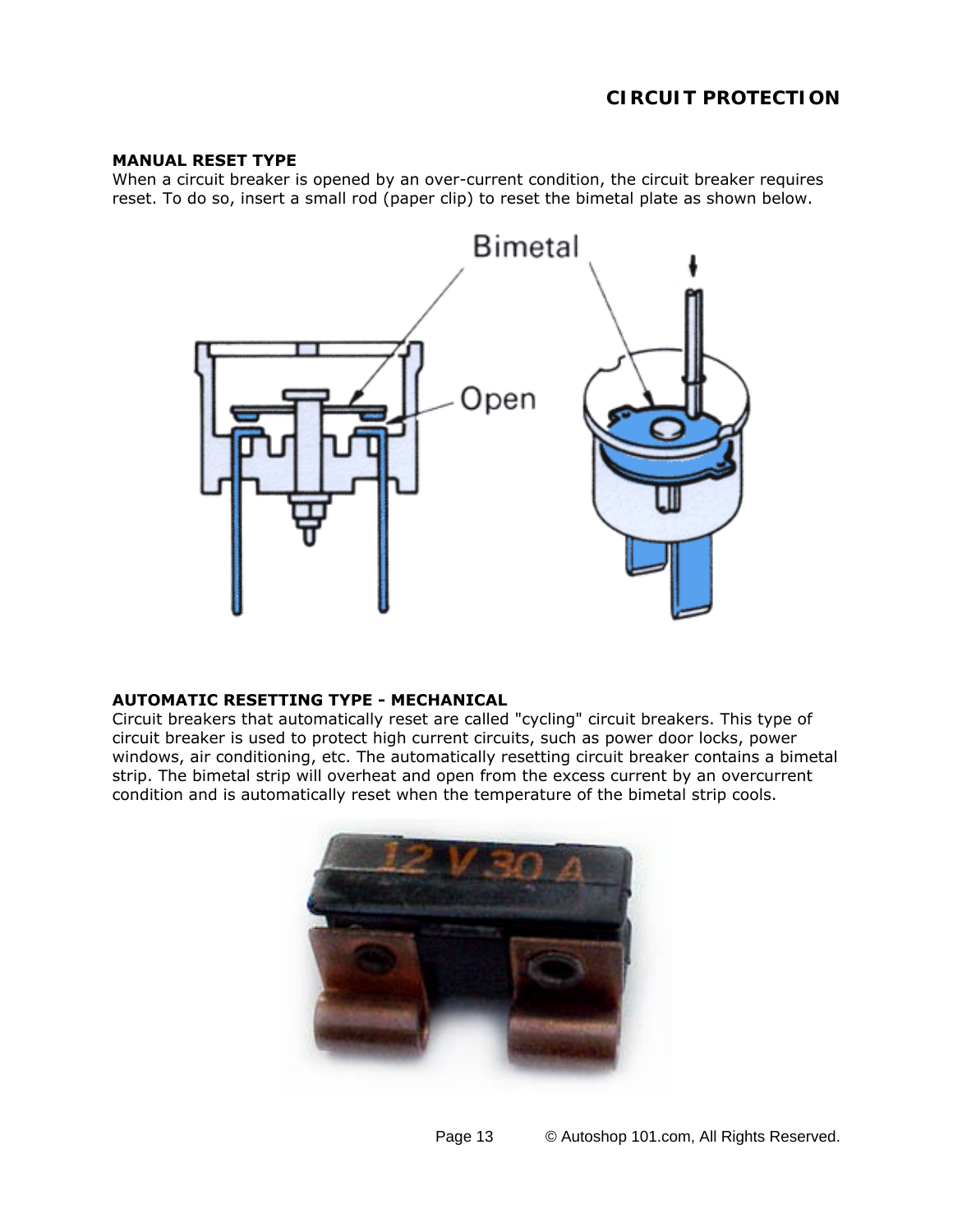#### **AUTO RESET CONSTRUCTION AND OPERATION**

A cycling circuit breaker contains a metal strip made of two different metals bonded together called a bimetal strip. When heat from the excessive current is higher than the circuit breaker current rating the two metals change shape unevenly. The strip bends upwards and a set of contacts open to stop current flow. With no current flowing the bimetal strip cools and returns to its normal shape, closing the contacts and resuming the current flow. Automatically resetting circuit breakers are said to "cycle" because they cycle open and closed until the current returns to a normal level.